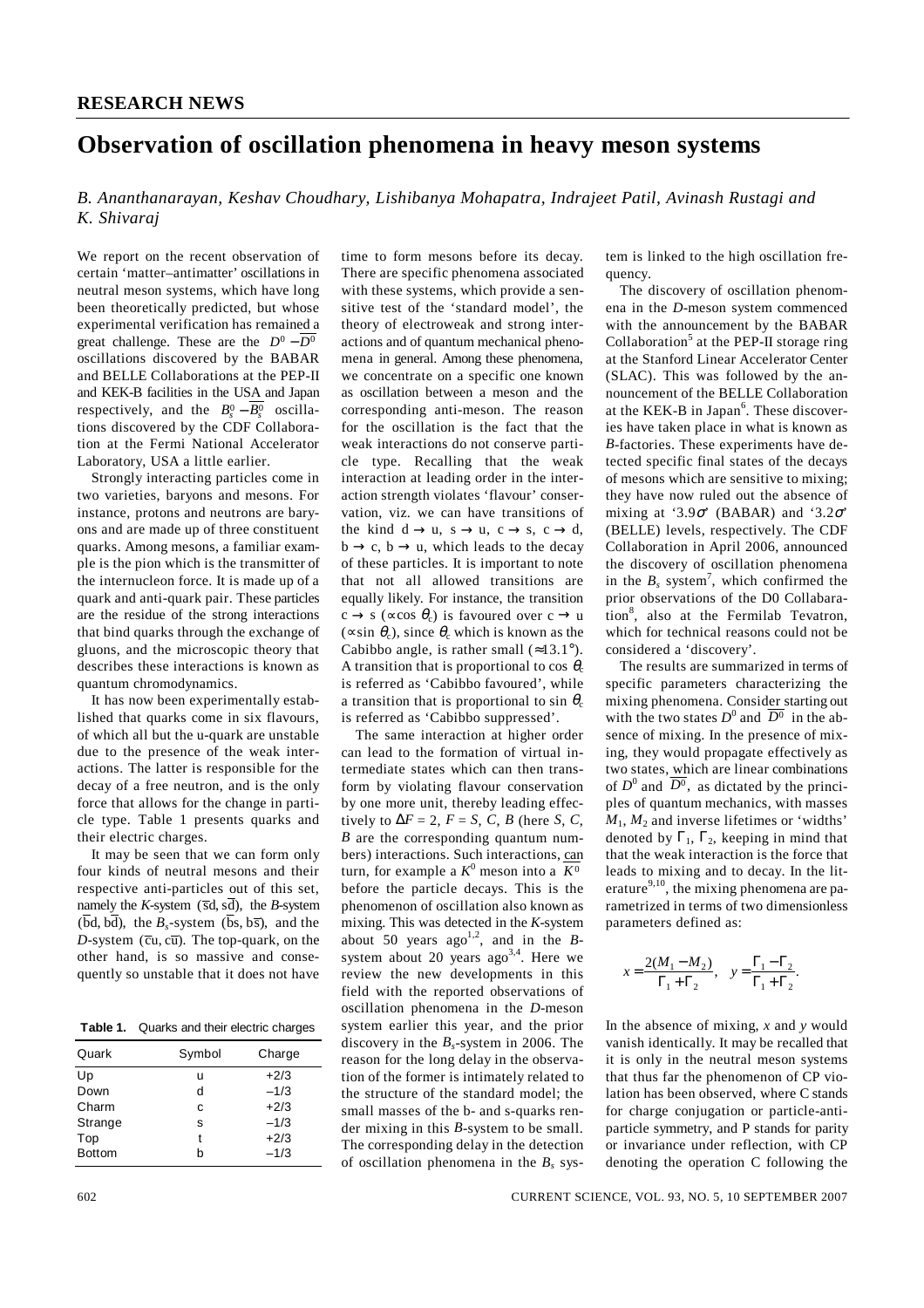

**Figure 1.** Right-sign and wrong-sign events without the oscillation  $D^0 \rightarrow \overline{D^0}$ .



**Figure 2.** Cabibbo favoured decay of  $D^0$  meson, after oscillation, going to  $K^{\dagger} \pi^{\dagger}$ .

operation P. It turns out that many of the CP violating observations are intimately linked to the phenomena of mixing which have been observed in the *K*- and *B*-systems. However, in the two most recent discoveries, this phenomenon is essentially absent, thereby simplifying the analysis of the oscillation phenomena.

 The BABAR detector at PEP-II storage rings at SLAC announced the evidence for  $D^0 - \overline{D^0}$  mixing in  $D^0 \to K^+ \pi^$ decays from 348 fb<sup>-1</sup> of  $e^-e^+$  colliding beam data recorded near  $\sqrt{s}$  = 10.6 GeV  $(\sqrt{s})$  is the total energy in the centre of mass frame of  $e^-$  and  $e^+$  and  $fb^{-1}$  stands for inverse femtobarn, a standard unit of luminosity).

 The BABAR Collaboration based its report on the observation of 'right-sign' (RS) and 'wrong-sign' (WS) events in the final state  $K\pi$ . The corresponding decays are shown in Figures 1 and 2.

 The BABAR Collaboration focussed on the WS decay  $D^0 \to K^+\pi^-$ , which bears the imprint of mixing. The desired 'wrong state'  $K^+\pi^-$  can be obtained in two ways: (a) through Doubly Cabbibo Suppressed (DCS) decay and (b) through Cabibbo Favoured (CF) decay after oscillating to  $D^0$ . Each of these two contributions to the WS decays provides a different time dependence to the decay rates which the experiment measures.  $D^0$ and  $\overline{D^0}$  are distinguished by their production in the decay  $D^{*+} \to \pi_s^+ D^0$ , where  $\pi_s^+$  is referred to as 'slow pion'. Here  $D^{*+}$  is an excited state of  $D^+$ . Thus, the RS and WS decays are:

$$
D^{*+} \to \pi_s^+ D^0 \to \pi_s^+ K^- \pi^+ \quad (RS)
$$

$$
\to \pi_s^+ K^+ \pi^- \quad (WS).
$$

In RS decay,  $\pi_s^+$  and kaon have opposite charges, while in the WS decay  $\pi_s^+$  and kaon have the same charge. Time dependence of the WS decay rate is used to separate DCS decays from  $D^0 - \overline{D^0}$  mixing. The BABAR Collaboration analysed  $1,141,500 \pm 1200$  RS signal events and  $4030 \pm 90$  WS signal events. Data were analysed in terms of parameters *x*′ and *y*′, where they are related to *x* and *y* by a strong phase  $(\delta)$  associated with the rescattering of the  $\pi K$  pair in the final state, and the relations are,

$$
x' = x \cos \delta + y \sin \delta,
$$
  

$$
y' = y \cos \delta - x \sin \delta.
$$

The measured values are,

$$
y' = [9.7 \pm 4.4 \text{(stat)} \pm 3.1 \text{(syst)}] \times 10^{-3}
$$

$$
x'^{2} = [-0.22 \pm 0.30 \text{(stat)}]
$$

$$
\pm 0.21 \text{(syst)} \times 10^{-3}.
$$

This result is inconsistent with the nomixing hypothesis with a significance of 3.9σ.

 The BELLE Collaboration based their results on  $540$  fb<sup>-1</sup> of data recorded at KEK-B asymmetric-energy collider. Their idea was based on the fact that if there is oscillation then there will be a time difference between decays  $D^0 \to K \pi^+$ ,  $D^0 \to K^+K^-$ , and  $D^0 \to \pi^+\pi^-$ . Using the fact that there was no evidence for CP violation, the BELLE Collaboration was able to measure the lifetime difference of *D*0 mesons between these decays to be,

$$
y_{CP} = (1.31 \pm 0.32 \text{(stat)}\pm 0.25 \text{(syst)}) \times 10^{-2},
$$

$$
y_{CP} \equiv \frac{\tau (K^- \pi^+)}{\tau (K^+ K^-)} - 1,
$$

where  $\pi(K^-\pi^+)$  and  $\pi(K^+K^-)$  are the lifetimes  $D^0 \to K^-\pi^+$  and  $D^0 \to K^+K^-$  respec